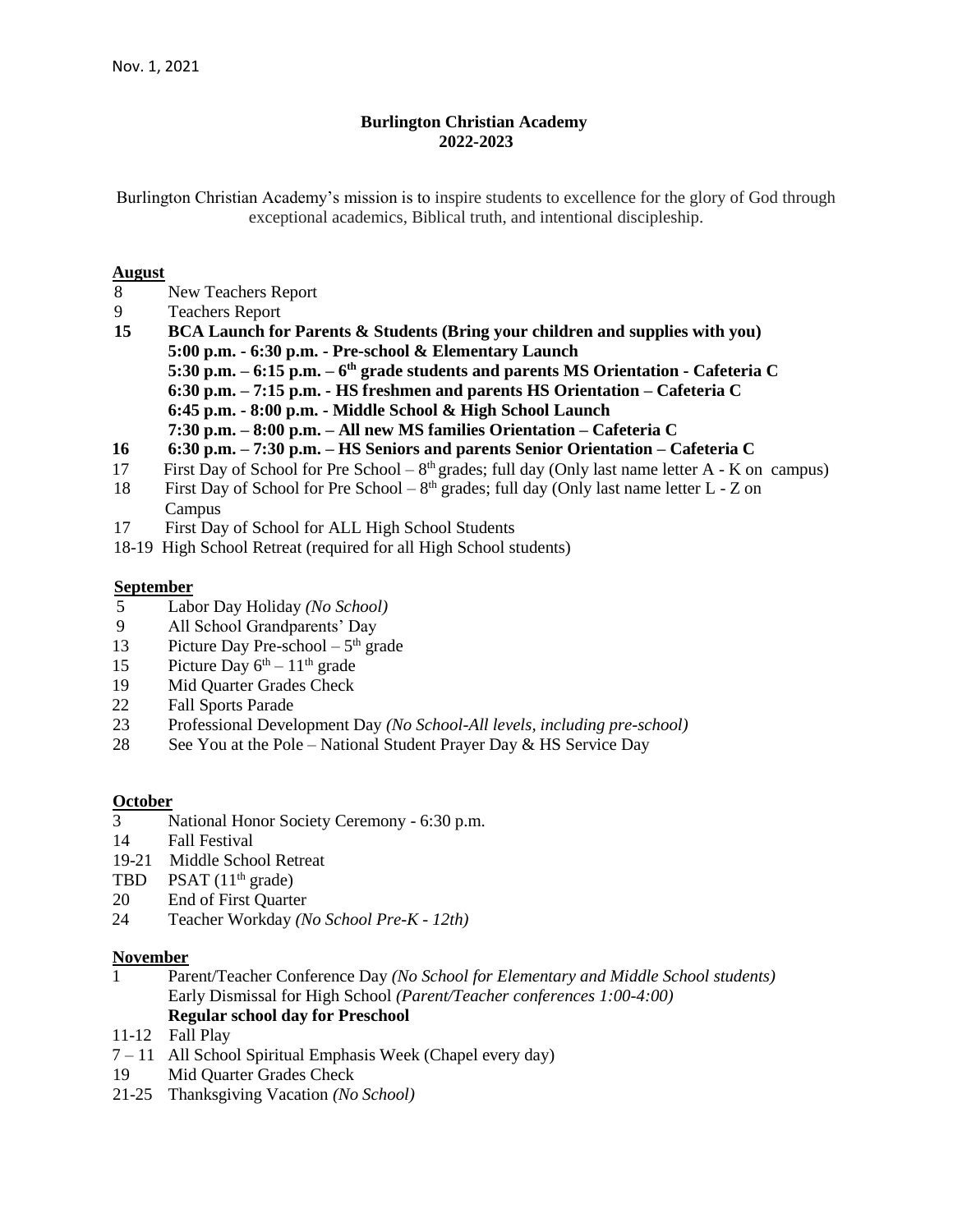### **December**

- 8 BCA Christmas Program grades K5 6th with MS/HS participants; 6:30 p.m., Thompson Gym
- 12-17 Senior Trip
- 13-16 First Semester Exams (Grades 7 11)
- 16 Half Day *(Early Dismissal for everyone)*
- 19-Jan 1 Christmas Vacation *(No School)*

## **January**

- 2 School Resumes
- 12 End of Second Quarter
- 13 Teacher Workday (*No School, Pre-K - 12th*)
- 16 Martin Luther King Holiday *(No School)*
- 17-20 MS J-term classes
- 27 Homecoming & Winter Sports Parade

# **February**

- 1 World Read Aloud Day Scripture Read Outloud at BCA 8:30 a.m. 2:30 p.m.
- 15 Half Day *(Early Dismissal Prek - 12th)*, Professional Development Mid Quarter Grades Check (Sycamore)

# **March**

- 7 Serve the Solution Pack-a-Thon<br>17 End of Third Ouarter
- End of Third Quarter
- 20 Morning Professional Development/Afternoon Teacher Work Day *(No School Prek - 12th)*
- 22-24 Junior Trip

# **April**

- 3-7, 10 Easter Vacation *(No School)*
- 14-15 Spring Play
- 20 STEAM Night; 6:30 p.m.
- 24-26 Standardized Testing grades 1 8
- 28 Mid Quarter Grades Check
- 29 HS Prom

# **May**

- 1-12 High School AP Exams
- 6 National Day of Prayer
- 11 Elementary Field Day (**K-2 nd** 9:00-11:30 am, **3 rd -5 th** 12:30-3:00 pm)
- 12 Preschool Field Day
- 19 Middle School Field Day (1:30-3:00 pm)
- 23-26  $2<sup>nd</sup>$  Semester Exams (Grades  $7-11$ )
- 23 All Elementary grade due
- 25 Middle School Awards Day (8:20 am 10:15 am) High School Awards Day (10:30 am – 12:15 pm)/ HS Last Day (Students dismissed after awards)  $1<sup>st</sup> - 5<sup>th</sup>$  Grade Awards Day (1:30 pm – 2:45 pm) 8 th Grade Celebration Dinner (6:00 pm) K5 Graduation (6:30 pm)
- 26 Last Day Half Day *(Early Dismissal- Preschool - 6 th; last day for exams 7th – 11th)* Senior Breakfast (9:00 am) High School Graduation (7:00 pm)